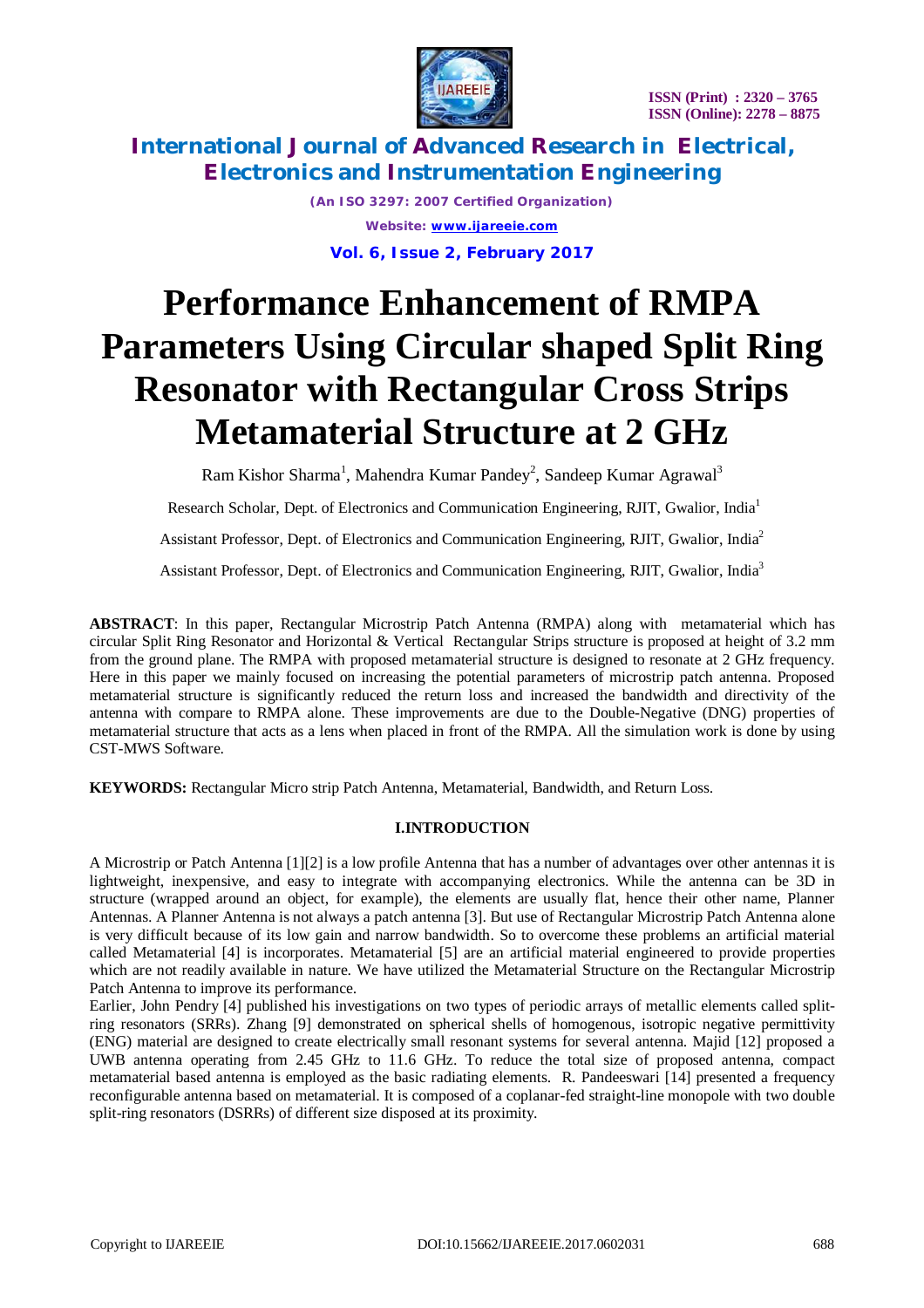

*(An ISO 3297: 2007 Certified Organization)*

*Website: [www.ijareeie.com](http://www.ijareeie.com)*

## **Vol. 6, Issue 2, February 2017**

## **II. DESIGN SPECIFICATION**

#### *a) FORMULA USED TO DESIGNING RMPA*

The Rectangular micro strip patch antenna parameters are calculated from the formulas given below:

*Calculation of Width (W)*

$$
W = \frac{1}{2f_r\sqrt{\mu_0 \epsilon_0}} \sqrt{\frac{2}{\epsilon_r + 1}} = \frac{C}{2f_r} \sqrt{\frac{2}{\epsilon_r + 1}}
$$
 Where,  $c$  = free space velocity of light  
  $\epsilon$  = Dielectric constant of substrate  $f_r$  = Relative Frequency

*The actual length of the Patch (L)*

 $L = Left- 2\Delta L$  (2)

Where 
$$
\text{Left} = \frac{C}{2f_r\sqrt{\epsilon_{eff}}}
$$
  $\& \epsilon_{eff} = \frac{\epsilon_r + 1}{2} + \frac{\epsilon_r - 1}{2} \left( \frac{1}{\sqrt{1 + \frac{12h}{w}}} \right)$ 

*Calculation of Length Extension*

$$
\frac{\Delta L}{h} = 0.412 \frac{(\varepsilon_{eff} + 0.3)(\frac{w}{h} + 0.264)}{(\varepsilon_{eff} - 0.258)(\frac{w}{h} + 0.8)}
$$
(3)

*Calculation of VSWR*

 $VSWR=S=\frac{1+|\Gamma|}{1-|\Gamma|}$ Where  $\Gamma$  = Reflection Co-efficent (4)

*Calculation of Return Loss*

Return Loss=20log |Γ| (5)

#### *Calculation of Band Width (BW)*

The BW of the MSA is inversely proportional to its quality factor Q and is given by [8]

$$
Bandwidth = \frac{VSWR - 1}{Q\sqrt{VSWR}}
$$
 (6)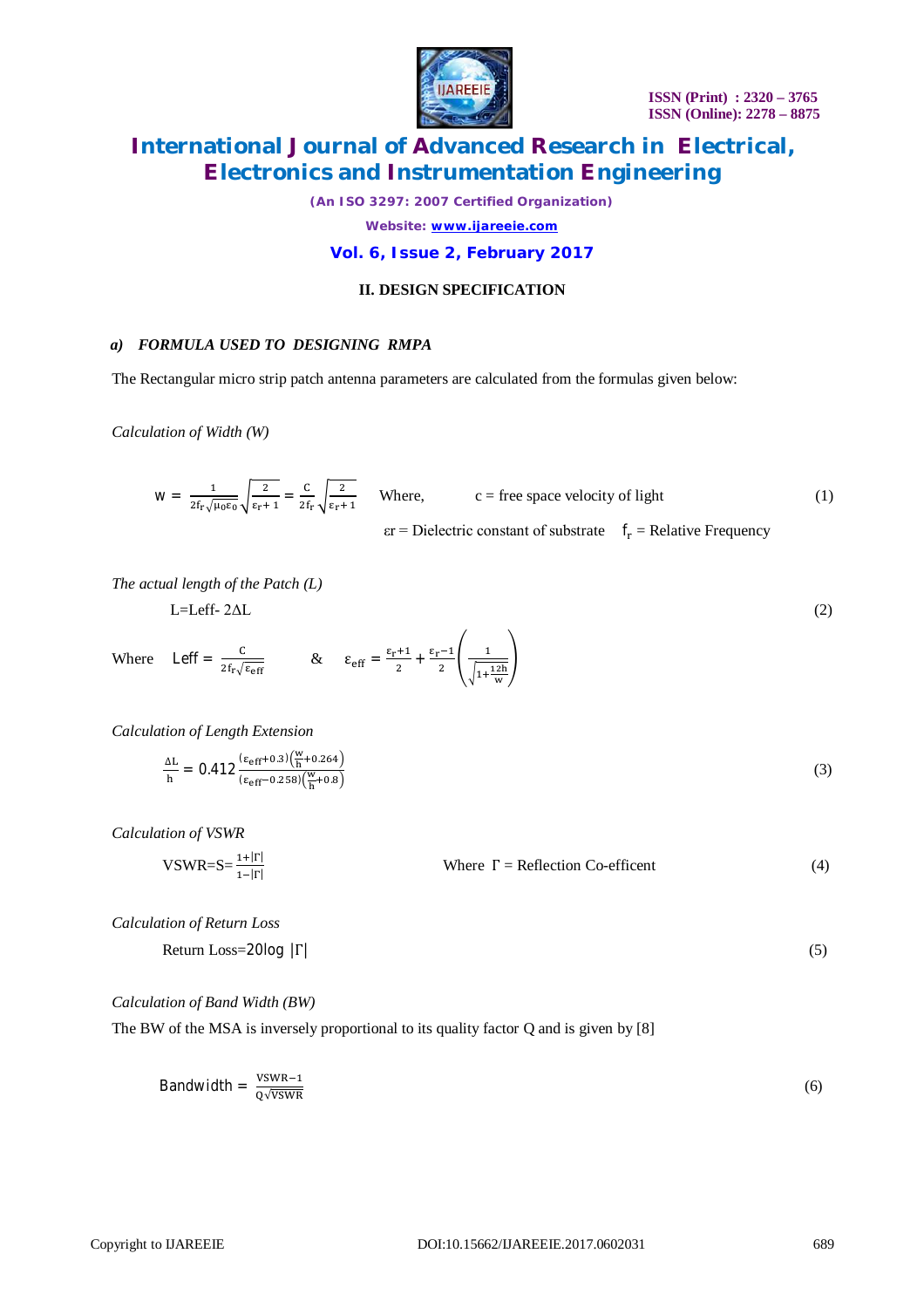

*(An ISO 3297: 2007 Certified Organization)*

*Website: [www.ijareeie.com](http://www.ijareeie.com)*

## **Vol. 6, Issue 2, February 2017**

## *b) ANALYSIS OF RECTANGULAR MICRO STRIP PATCH ANTENNA*

| <b>Parameter</b>           | <b>Dimension</b> | Unit |
|----------------------------|------------------|------|
| Dielectric Constant        | 4.3              |      |
| Loss Tangent               | 0.02             |      |
| <b>Thickness</b>           | 1.6              | mm   |
| <b>Operating Frequency</b> | 2                | GHz  |
| Length                     | 35.44            | mm   |
| Width                      | 45.64            | mm   |
| Cut Width                  | 5                | mm   |
| Cut Depth                  | 10               | mm   |
| Path Length                | 35.99            | mm   |
| Feed Width                 | 3                | mm   |

#### TABLE I: RMPA SPECIFICATIONS

The physical parameters of rectangular micro strip patch antenna are W=45.64 mm, L=35.44 mm, length of transmission line feed= 35.99 mm, with width of the feed= 3 mm. The rectangular micro strip patch antenna designed on one side of glass/epoxy structure with  $\varepsilon_r = 4.3$  and height from the ground plane d= 1.6 mm.



Fig1: Rectangular micro strip patch antenna at 2 GHz (all dimensions in mm).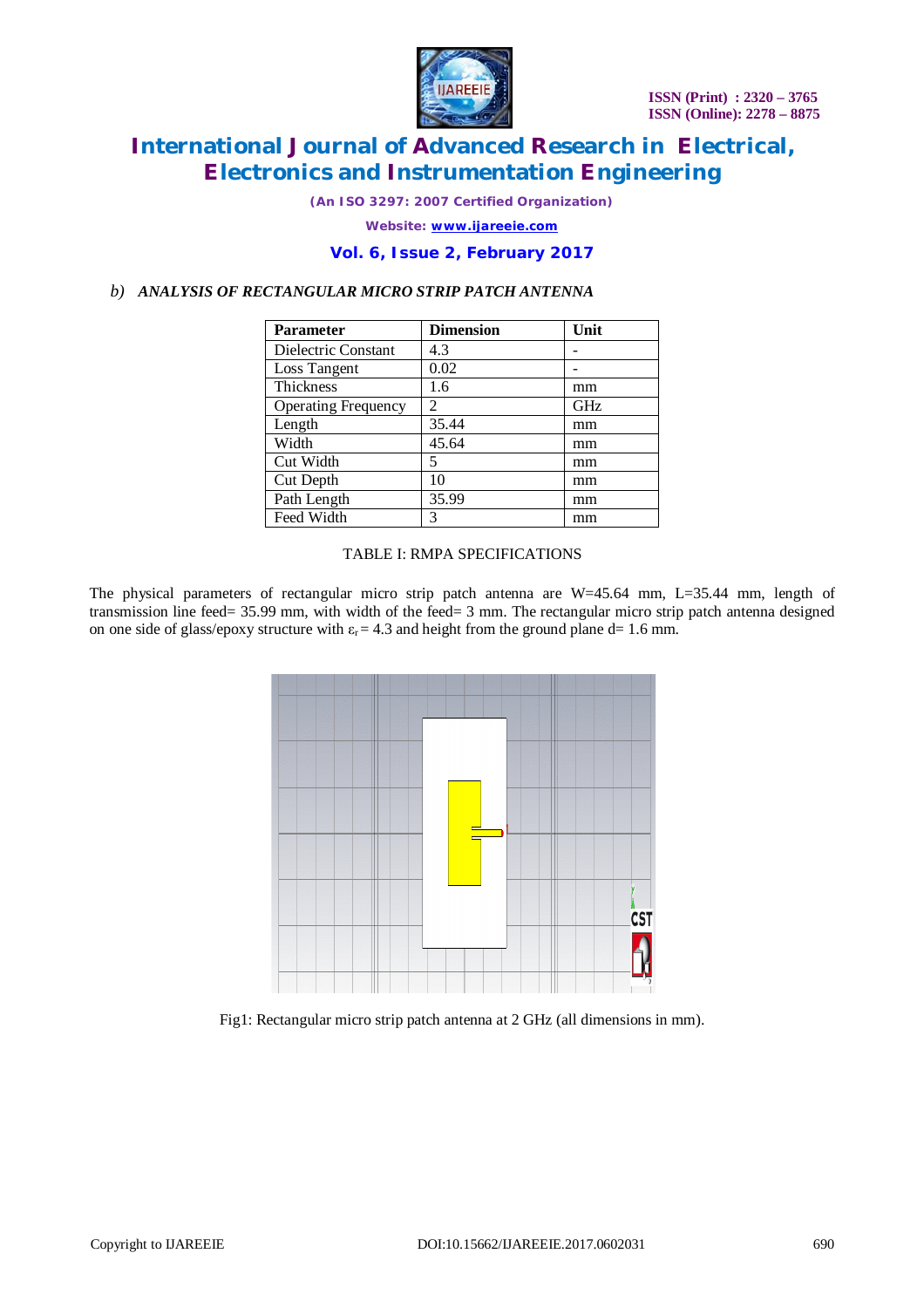

*(An ISO 3297: 2007 Certified Organization)*

*Website: [www.ijareeie.com](http://www.ijareeie.com)*

# **Vol. 6, Issue 2, February 2017**



Fig2: Simulated Result of Rectangular micro strip patch antenna showing Return Loss of -11 dB and Bandwidth [6] of 22.5 MHz



Fig3: Smith chart [7] of the rectangular micro strip patch antenna at 2 GHz

The Simulated result of RMPA along without Metamaterial cover are shown in figure 2 & 4, it has been found that the potential parameter like return loss, bandwidth and directivity.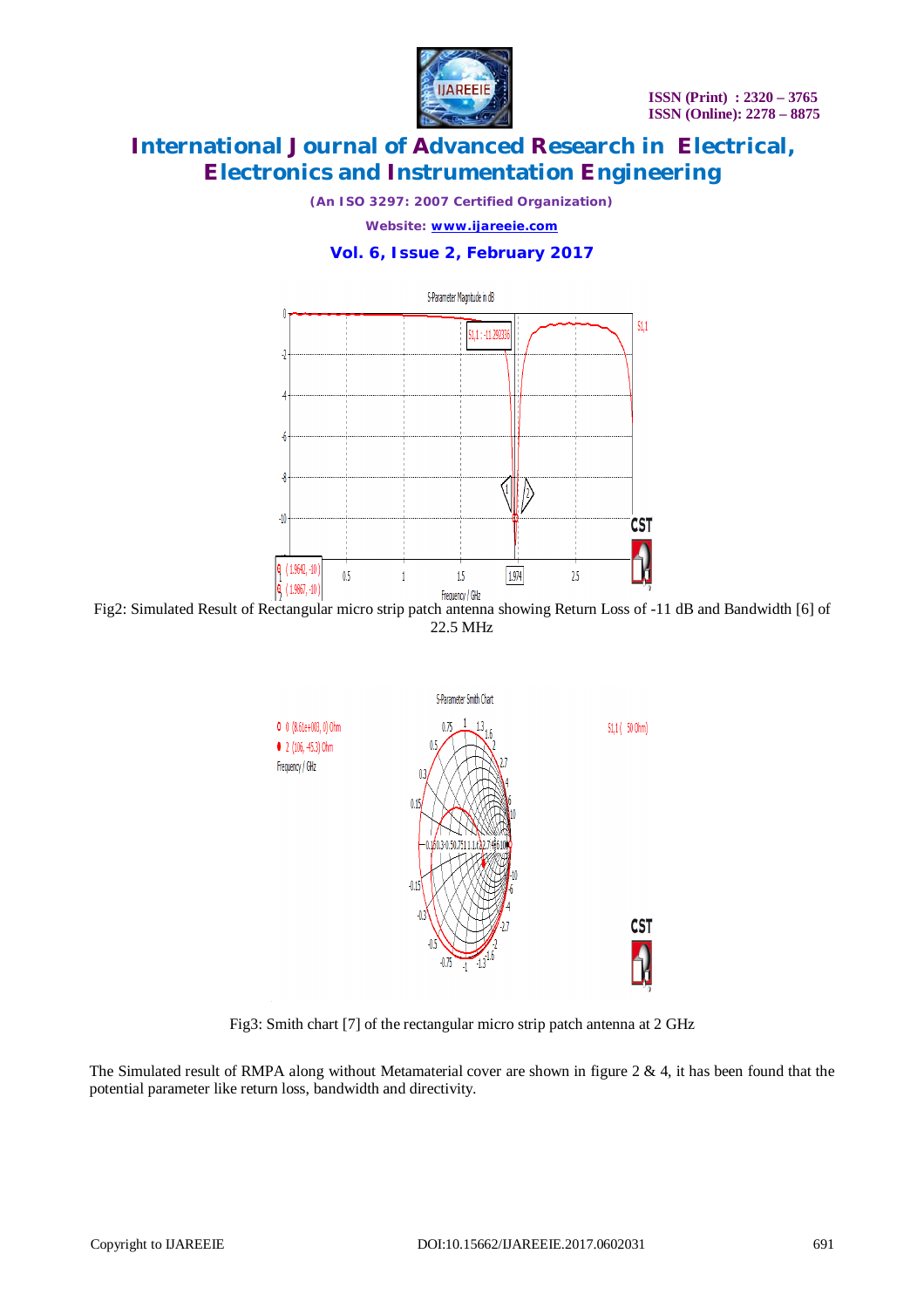

*(An ISO 3297: 2007 Certified Organization)*

*Website: [www.ijareeie.com](http://www.ijareeie.com)*

## **Vol. 6, Issue 2, February 2017**



Fig4: Directivity of the rectangular micro strip patch antenna at 2 GHz

## **III. PROPOSED STRUCTURE OF CIRCULAR SHAPED SPLIT RING RESONATOR WITH RECTANGULAR CROSS STRIPS USING METAMATERIAL.**

Metamaterial is an artificial or manmade material which gains its Properties, negative permeability and permittivity from its structure rather than directly from its composition. In this Meta material design, are loaded on the patch antenna. This Meta material Structure is distributed equally with each other and cut vertically with 2 mm width. This design gives the better improvement in impedance bandwidth and reduction in return loss.



Fig5: Design of proposed metamaterial structure at the height of 3.2 mm from ground plane.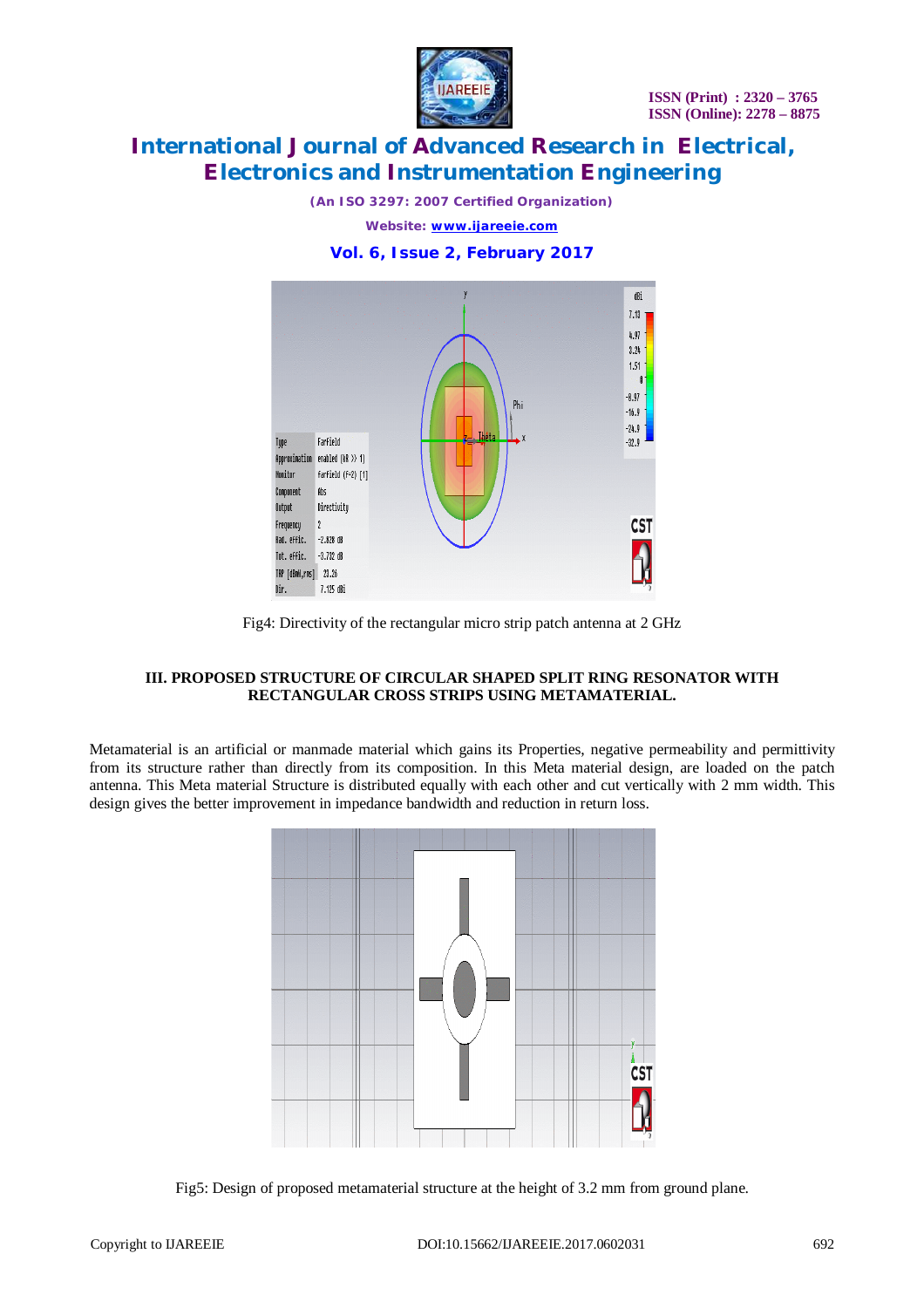

*(An ISO 3297: 2007 Certified Organization)*

*Website: [www.ijareeie.com](http://www.ijareeie.com)*

**Vol. 6, Issue 2, February 2017**



Fig6: Rectangular micro strip patch antenna with proposed Meta material structure.



Fig7: Simulated result of the RMPA along with proposed metamaterial cover showing Return Loss of -34.16 dB & Bandwidth of 31.3 MHz In this figure show the return loss and bandwidth of the antenna with metamaterial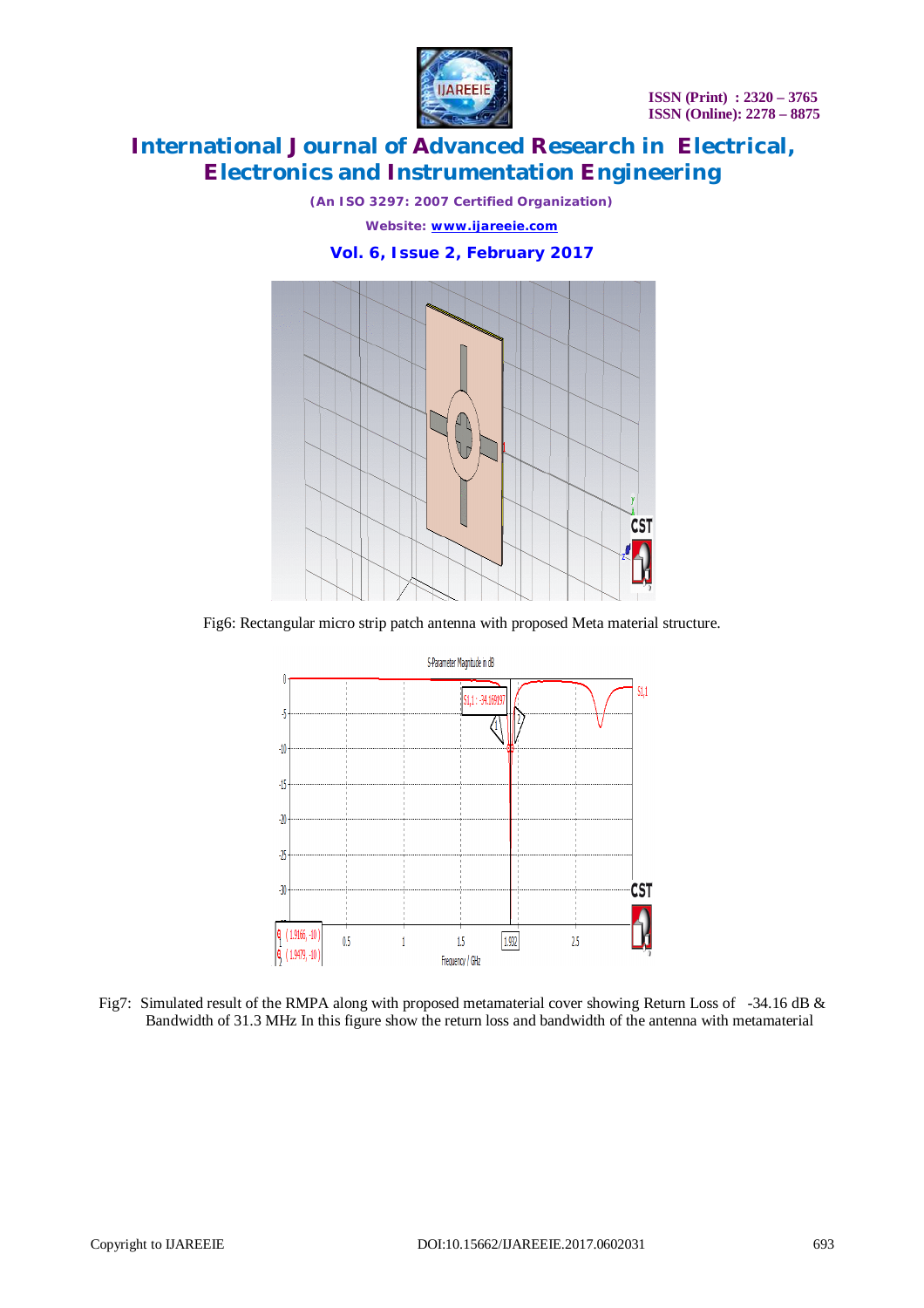

*(An ISO 3297: 2007 Certified Organization)*

*Website: [www.ijareeie.com](http://www.ijareeie.com)*

## **Vol. 6, Issue 2, February 2017**



Fig 8: Radiation pattern of proposed antenna showing Directivity of 7.839 dBi.

Directivity is the figure of merits from an antenna it measure the power density the antenna radiate in that direction.



Fig9: Smith chart of RMPA with proposed meta material structure.

The simulated results of the RMPA along with proposed meta material cover are shown in figure  $7 \& 8$ , it has been found that the potential parameters like [8][9] ( Total efficiency, & directivity) of the proposed antenna increases significantly in comparison to RMPA alone. The return loss of the RMPA along with proposed Meta material cover is reduced by -34.16 dB.